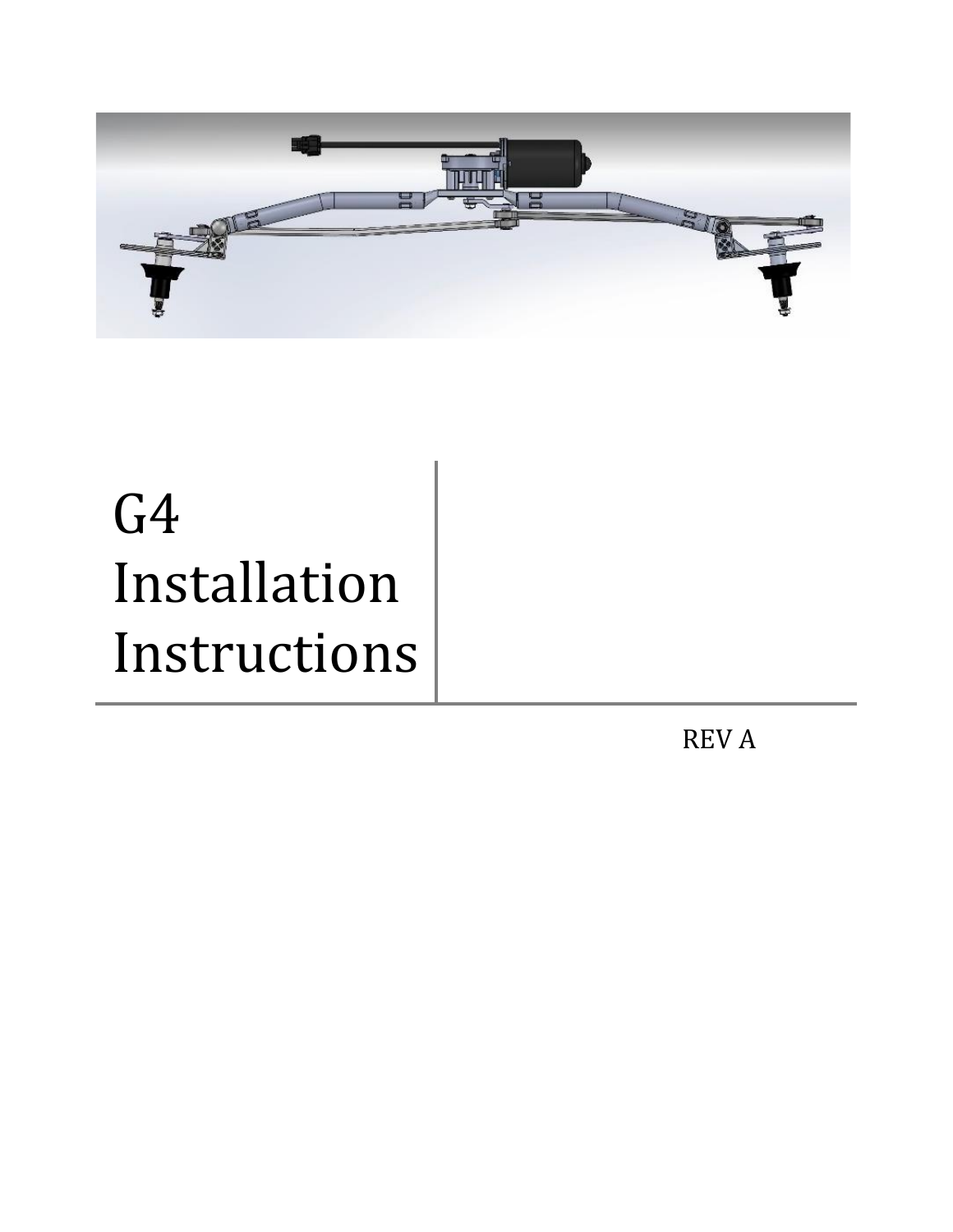|                                                                                  | 1. Cut Orange zip ties. Leave<br>black zip ties in place, they are<br>needed for the washer system.<br>Open and set aside hardware<br>bag for next step.       |
|----------------------------------------------------------------------------------|----------------------------------------------------------------------------------------------------------------------------------------------------------------|
| <b>Hose Fitting</b><br>Pivot Cap<br>7/8" Washer<br>$7/8$ " Hex Nut<br>M8 Hex Nut | 2. Insure each hardware bag<br>contains -<br>2X - Pivot Caps<br>2X - Washer Fittings<br>$2X - 7/8$ " Washers<br>$2X - 7/8$ "-14 Hex Nuts<br>$2X - MS$ Hex Nuts |
|                                                                                  | 3. Remove blue sleeving from<br>pivot housings.                                                                                                                |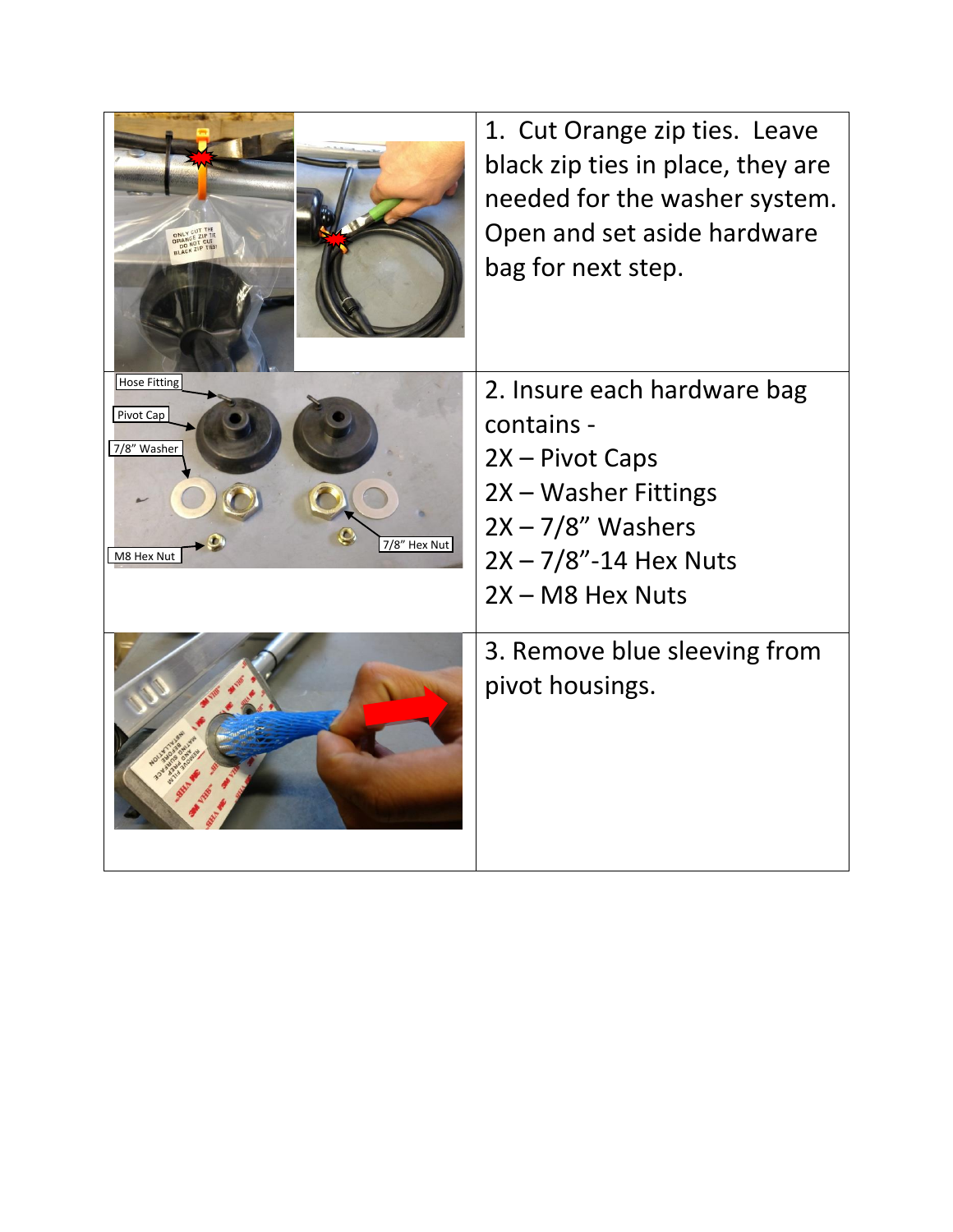| <b>SHA ME</b> | 4. Peel VHB film cover from<br>each pivot housing before<br>installation. Insure cap surface<br>has been properly prepped.                                                                       |
|---------------|--------------------------------------------------------------------------------------------------------------------------------------------------------------------------------------------------|
|               | 5. Install G4 system into cap.<br>Pivot housings should be flush<br>with the cap surface.                                                                                                        |
|               | 6. Install 7/8" washers and<br>7/8"-14 Hex Nuts to the<br>outside of the cap, finger tight.                                                                                                      |
|               | 7. Using a click torque wrench<br>with a $1" - 5/16$ hex socket<br>tighten each 7/8-14 Hex Nut to<br>20 ft-lbs. This will pull the<br>pivots against the cap surface<br>and adhere the VHB tape. |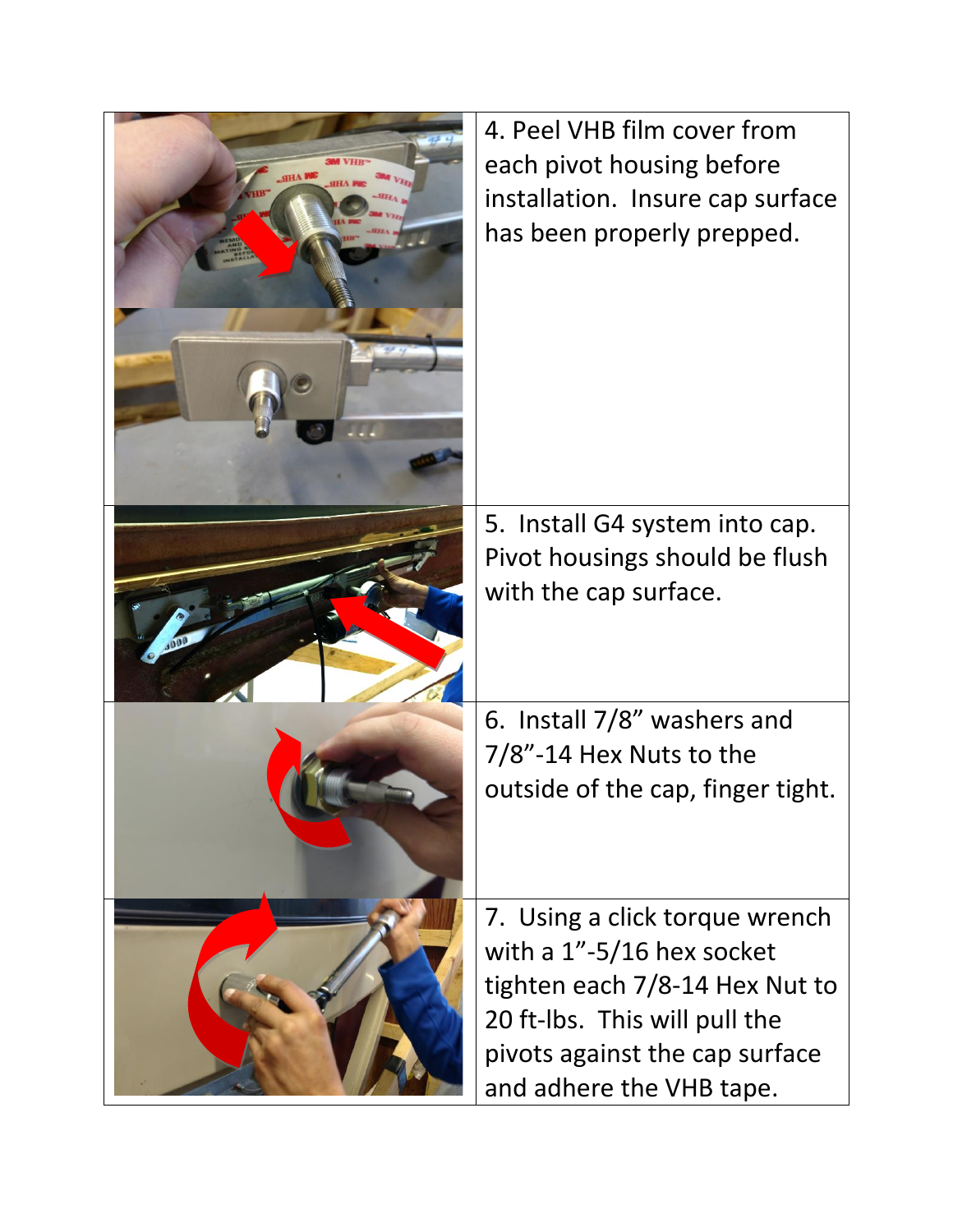